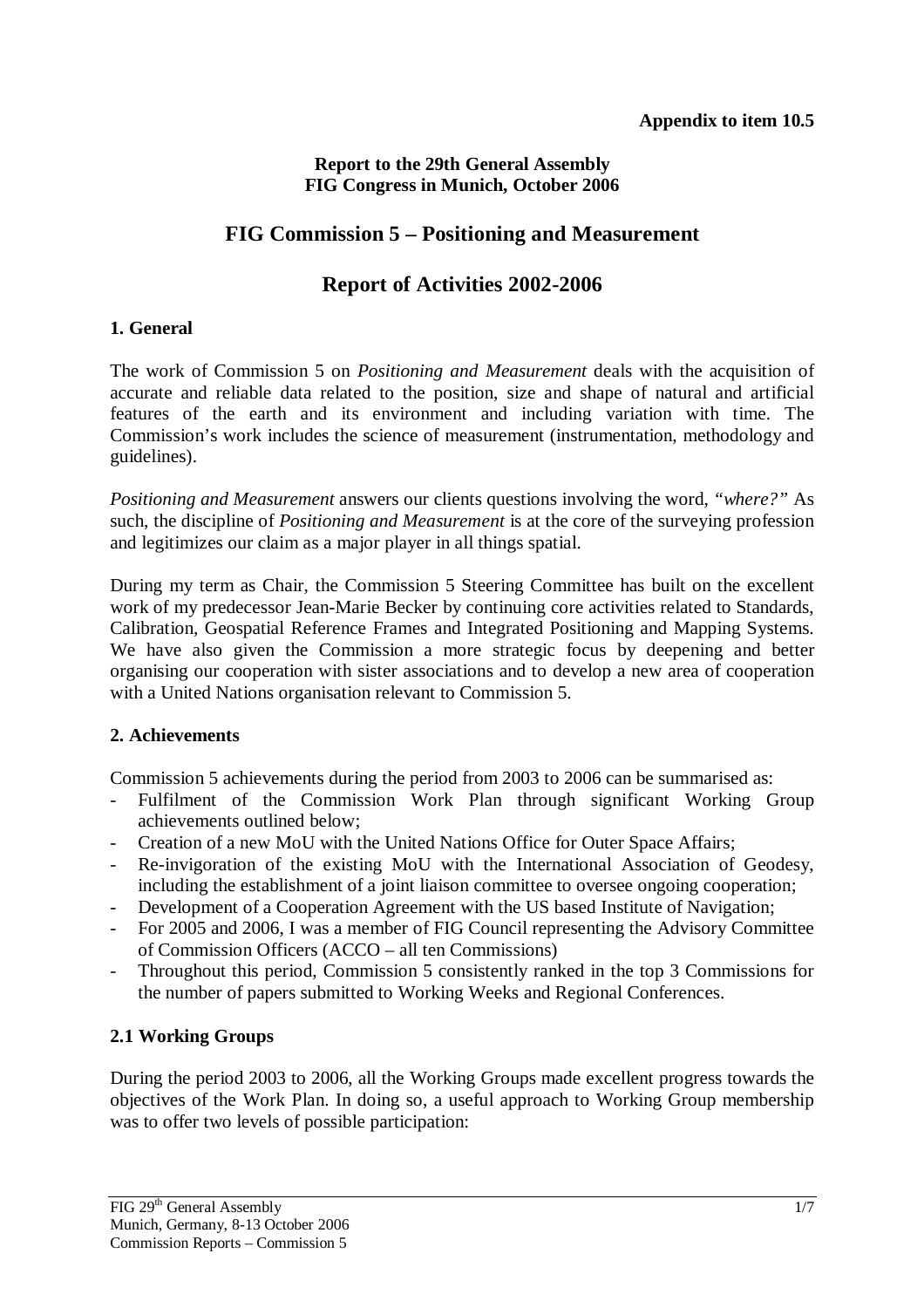- The first level of participation was as a "*core member*" of a Working Group contributing directly to discussions, publications etc;
- The second level of participation was as part of a "*reference group*" to review publications, provide feedback on issues etc.

All Commission 5 Working Groups were also very well represented with at least one relevant technical session or workshop at all FIG and allied events during this term. The following outlines some of the notable achievements of each of the Working Groups.

### 2.1.1 Working Group 5.1 - Standards, Quality Assurance and Calibration

The Working Group Chair was Professor Rudolf Staiger from Germany. Rudolf was also Commission Chair Elect for 2004-2006 and will be Commission Chair for 2007-2010.

Major achievements of Working Group 5.1 in the period 2003 to 2006 include:

- FIG continues to have excellent involvement in the International Standards Organisation (ISO) Technical Committee 172, Sub-Committee 6, which deals with *Geodetic and Surveying Instruments*. For example, the Working Group was well represented by Professor Hans Heister (Germany) at a meeting of Sub-Committee 6 in Washington DC, USA in September, 2004;
- The Working Group has also begun participating in a new ISO Work Item on *Surveying with GPS*;
- The Working Group has begun to capture a digital version of the previous FIG publication on *EDME Calibration*, which was available in paper form only. The plan is to capture the existing content then update and republish it on the FIG web site to be freely available in electronic form;
- A questionnaire on "*Certification of Instruments*" was developed, circulated and analysed by Vaclav Slaboch (Czech Republic).

# 2.1.2 Working Group 5.2 - Reference Frame in Practice

The Working Group was jointly Chaired by Mikael Lilje from Sweden and Cyril Romieu from France. Cyril took over from Michel Kasser in December 2004. The Commission's Vice-Chair for Administration, Robert Sarib from Australia, has also been very active, applying his technical knowledge to assist the Chairs in this Working Group.

Major achievements of Working Group 5.2 in the period 2003 to 2006 include:

- A major focus for 2003 to 2006 has been strong involvement in the African Reference Frame (AFREF) project, which is aimed at developing a unified geospatial reference frame for the African continent. Our involvement has been in close cooperation with the International Association of Geodesy (IAG) and the AFREF Steering Committee. Our contributions included convening technical and workshop sessions on AFREF at FIG events in Marrakech, Morocco (2003), Cairo, Egypt (2005), Accra, Ghana (2006) and at the IAG Scientific Assembly in Cairns, Australia (2005). The most recent workshop in Ghana was facilitated by Commission 5 with the support of UN Economic Commission for Africa, the UN Regional Centre for Training in Aerospace Surveys, IAG and key members of the AFREF Steering Committee;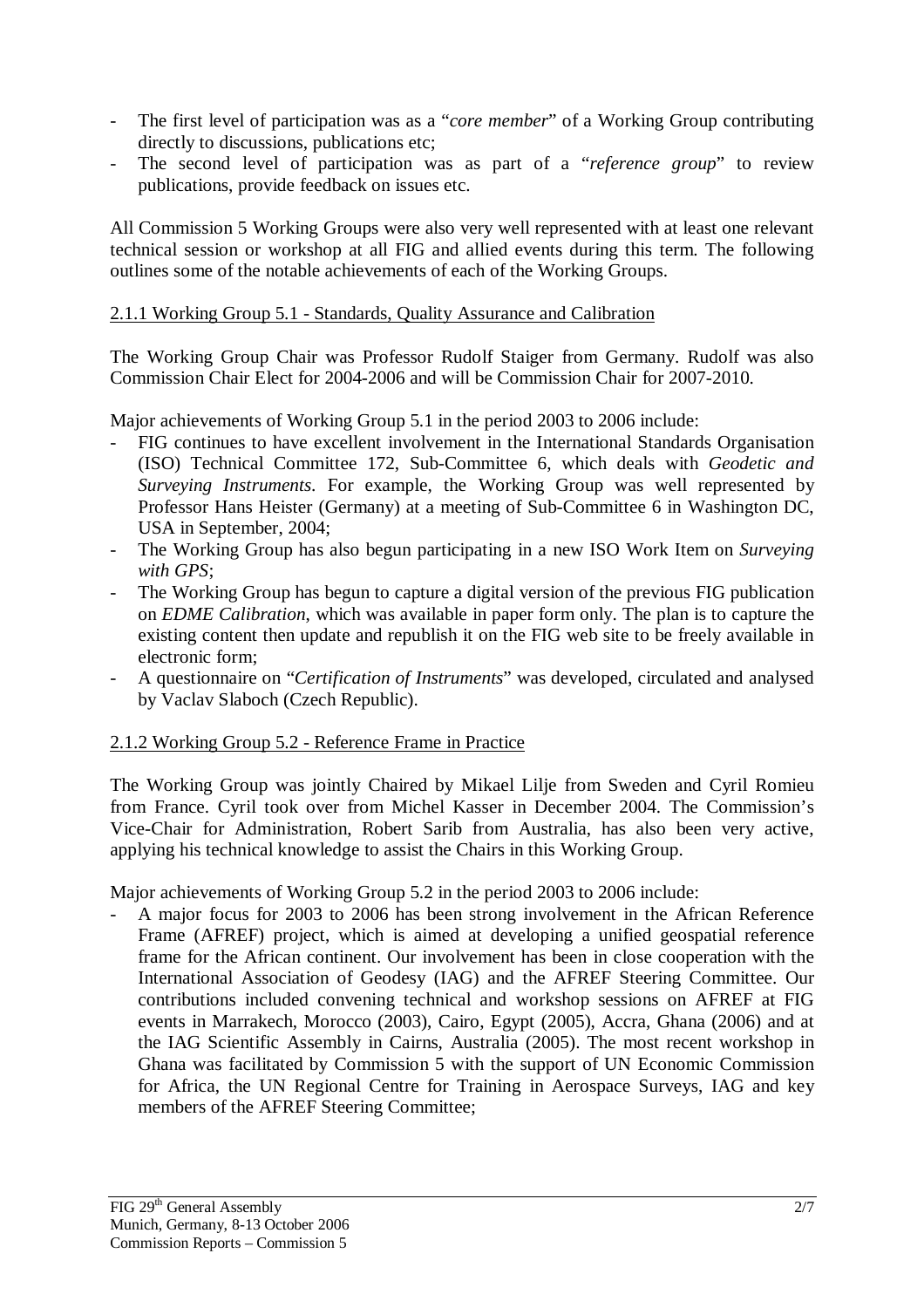- Another major focus for Working Group 5.2 has been to redesign the content on the FIG web pages for this Working Group. That has made the web content more user focussed and relevant to practising Surveyors by presenting practical information on reference frame issues and giving links to key web sites and other resources on the topic. The content for the updated web pages will go live in the lead up to the FIG Congress in Munich.

# 2.1.3 Working Group 5.3 - Integrated Positioning, Navigation and Mapping Systems

The Working Group Chair was Professor Naser El-Sheimy from Canada.

Major achievements of Working Group 5.3 in the period 2003 to 2006 include:

- Continued collaboration with Commission 4 of IAG and Commission II of the International Society for Photogrammetry and Remote Sensing (ISPRS) ensuring the ongoing success of the Mobile Mapping Technology symposia series;
	- MMT 2004 was held successfully in Kunming, China in 2004;
	- Planning is well advanced for the 2007 MMT Symposium in Padova, Italy;
- As part of the cooperation with UN Office for Outer Space Affairs, the Working Group Chair also drafted a curricula on GNSS for the UN Space Technology Education Centres;
- We have also established Sub-Group 5.3.3 on Developments and Modernization of Global Navigation Satellite Systems (GNSS). The Sub-Group Chair is jointly Chaired by Larry Hothem from the USA and Georgia Fotopoulos from Canada;
	- The goal is to present current information to FIG members about international efforts on the development and improvement of GNSS (eg GPS, GLONASS, GALILEO and others). The Sub-Group will also act as a forum to raise issues that can then be taken to the new International Committee on GNSS (ICG – see UN Cooperation below). The intention is to give FIG members a voice in and feedback on deliberations about the future of this key technology, which is used by many thousands of surveyors around the world;
	- The web pages for the sub-group are being used to publish up to date information of relevance for surveyors;
	- There is also an agreement between Professor Chris Rizos (President of IAG Commission 4) and myself to use relevant events around the world to present a regularly updated version of a paper on "*New GNSS Developments and their Impact on Survey Service Providers and Surveyors*".

### 2.1.4 Working Group 5.4 - Cost Effective Surveying Technology and Techniques for Developing Countries

The Working Group Chair was Dan Schnurr from the United Kingdom. This was a joint activity with Commissions 3 and 7.

Major achievements of Working Group 5.4 in the period 2003 to 2006 include:

- Work on this topic did not commence in earnest until some way into this work period but progress has been made;
- A draft structure for a proposed FIG publication on the topic has been developed;
- Feedback has been sought from UN Habitat and other stakeholders on that draft document structure;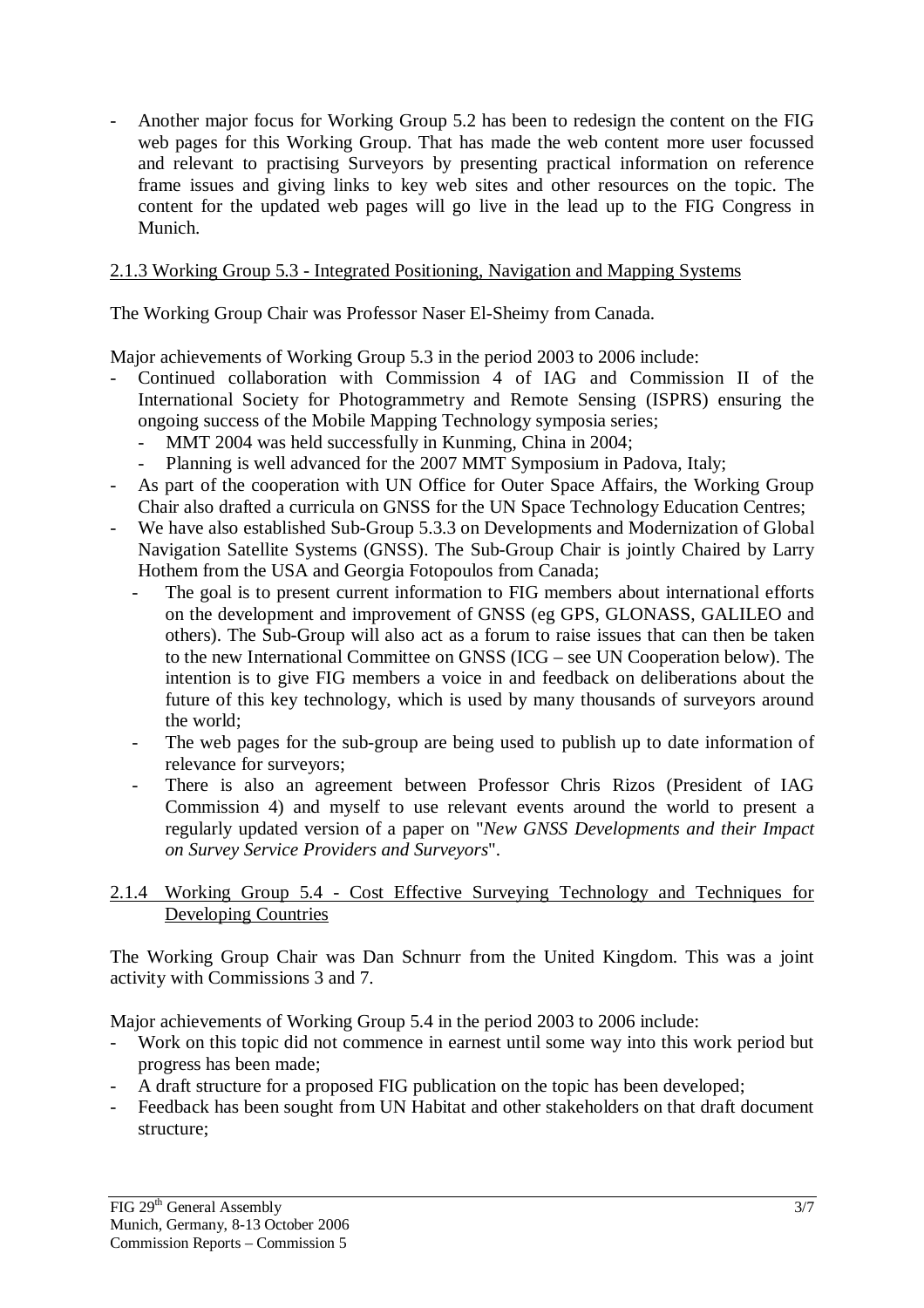The have been meetings and technical sessions at FIG events, especially the Regional Events, where there is strong participation from UN Agencies and FIG Members from developing countries.

# 2.1.5 WG 4.2 Vertical Reference Frame (Joint WG with Commission 4)

This was a Joint Working Group led by Commission 4. Commission 5 has been actively involved in relevant workshops at FIG and IAG events. Commission 5 has also been contributing technical content for the development of a White Paper on the topic.

### **2.2 Cooperation**

#### 2.2.1 Cooperation with Other Commissions

A significant factor for our cooperation with other commissions was that I was a member of FIG Council representing the Advisory Committee of Commission Officers (ACCO – all ten Commissions) during 2005 and 2006. General cooperation with all Commissions has also been achieved through strong participation in ACCO meetings and through many joint technical sessions at FIG events. Commission 5 has had particularly close cooperation with Commissions 3, 4 and 7 through joint Working Groups 4.2 and 5.4 (outlined above).

### 2.2.2 Cooperation with FIG Standards Network

Commission 5 continues as a key participant in the important work of the Standards Network through Working Group 5.1.

# 2.2.3 Cooperation with Sister Organisations

A major focus for Commission 5 from 2003 to 2006 was to re-invigorate the relationship with the International Association of Geodesy (IAG). The strengthened cooperation has been greatly assisted by the strong commitment and encouragement by the Presidents of both organisations. Highlights of the cooperation with IAG include:

- I initiated a document to better identify potential areas for liaison between the FIG and IAG. It is designed as a reference document giving substance to the MoU. Professor Chris Rizos (President of IAG Commission 4) was a key player from the IAG side. The fact that Chris and I are both based in Australia has helped that development;
- A clear topic for strong cooperation was the African Reference Frame Project (see Working Group 5.2 Report above);
- There has also been strong three-way collaboration with IAG associated with our GNSS based cooperation with the United Nations Office for Outer Space Affairs (UN OOSA – see below);
- There was also excellent cooperation at IAG's 4-Yearly Scientific Assembly at the Dynamic Planet 2005 Symposium in Cairns, Australia in August 2005. That included IAG/FIG Open Forums on Dynamic Datum and on Vertical Reference Frames. These discussions were attended by a mix of participants from theoreticians to practicing hydrographers and surveyors and resulted in very fruitful discussions on making the transition from conventionally defined (static) vertical reference frames to a modern approach that incorporates the effects of dynamic Earth systems.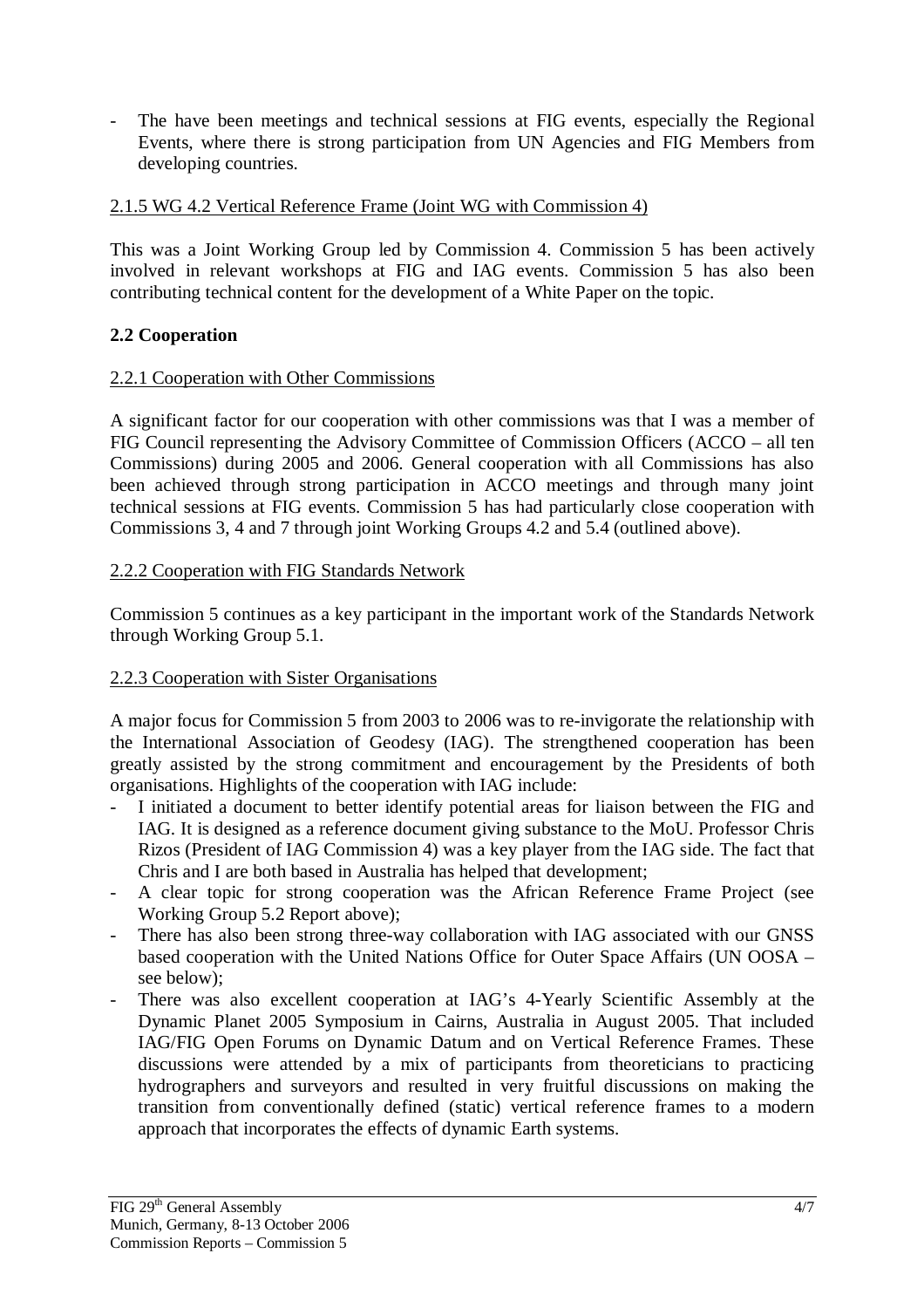It should also be mentioned that the International Society for Photogrammetry and Remote Sensing (ISPRS) and the International Cartographic Association (ICA) have also been involved in the AFREF work and in the UN OOSA work on future GNSS.

During this period, I have had meetings with Professor Dorota Brzezinska (US Institute of Navigation - ION) to develop a Cooperation Agreement between Commission 5 and ION. ION is a key organisation globally in GNSS development and runs the best recognised annual international Conference on GNSS. Commission 5 Vice Chair, Naser El-Sheimy and I also met with Dorota and Chris Rizos (IAG Commission 4) in Melbourne in 2005. This enabled discussions toward possible 3-way cooperation between FIG, IAG and ION, especially on GNSS matters. Discussions are continuing with ION and it is hoped that the Cooperation Agreement can be finalised in the lead up to the FIG Congress in Munich.

#### 2.2.4 Cooperation with the United Nations

I am especially happy to be able to report that during my term as Chair, Commission 5 has developed a strong relationship with the UN Office for Outer Space Affairs (UN OOSA).

This culminated in December 2004 with the signing of a MoU by Sergio Camacho, the Director of UN OOSA and Holger Magel, the President of FIG. Three main topics were identified as areas for cooperation:

- Issues associated with GNSS (see below);
- Space Science and Technology Education, and:
- Space Technology for Disaster Management.

The progress towards the MoU grew out of my participation in a series of meetings and workshops on the use and applications of Global Navigation Satellite Systems (GNSS) hosted by UN OOSA and also supported by the US Department of State. Those meetings came from recommendations of the UN Committee on the Peaceful Use of Outer Space (COPUOS), as ratified by the General Assembly of the UN.

A major outcome has been the establishment of the International Committee on GNSS (ICG) under the auspices of the UN. For the first time in the more than 40 years history of GNSS, the ICG will allow organised, global input by civilians. The ICG will involve the key players delivering GNSS components including:

- The USA's Global Positioning System (GPS), represented by the US Directorate for Position, Navigation and Timing and by the Department of State and Department of Transport and Interagency GPS Executive Board;
- Russia's GLONASS, represented by Satellite Navigation Department of the Federal Space Agency, and;
- Europe's planned Galileo system, represented by the European Commission (EC) and European Space Agency (ESA).

The global user community will also be represented with major players in the many application areas, including key organisations for the surveying and mapping community:

The International Association of Geodesy (IAG) represented by the President (Gerhard Beutler) and Chair of Commission 1 on Reference Frame (Herman Drewes)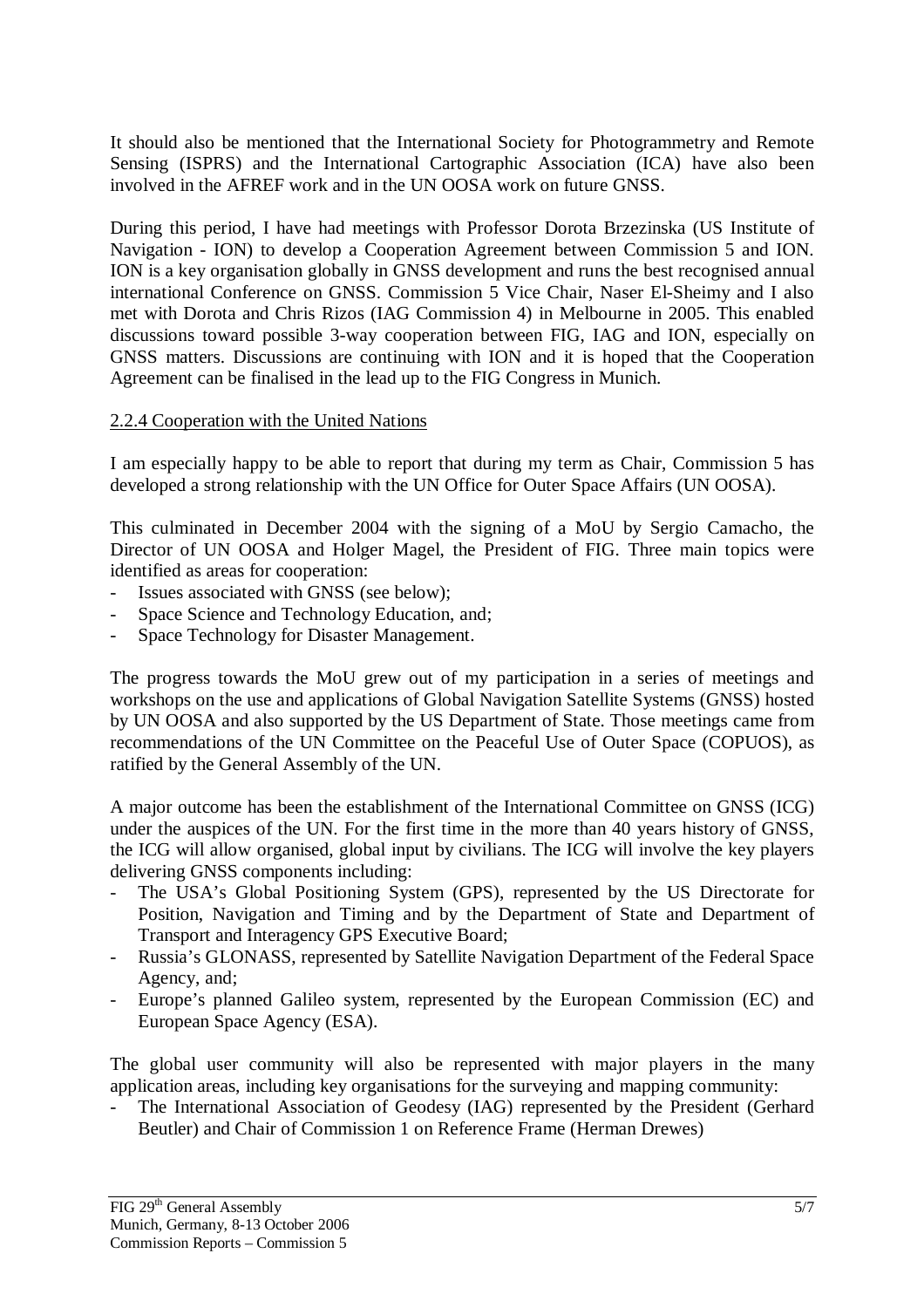- The IAG's International GNSS Service (IGS), represented by the President of the Board (John Dow) and the Director of IGS Central Bureau (Ruth Neilan);
- The International Cartographic Association (ICA) represented by the President (Milan Konecny)
- I will represent FIG.

A feature of the meetings leading up to the formation of the ICG has been a strong focus on improving infrastructure and capacity building for GNSS use in developing countries and countries in transition. Many countries have been represented, including: Austria, Brazil, Bulgaria, Colombia, Czech Republic, Egypt, Hungary, India, Italy, Japan, Kenya, Malaysia, Nigeria, Peru, Poland, Romania, Russian Federation, Slovakia, South Africa, Syrian Arab Republic, Ukraine, United Kingdom, United States of America and Zambia.

# **2.3 Events**

Commission 5 continued to be very well represented at FIG and allied events during this term. The following are some of the many events where Commission 5 participated. Reports on many of these events were made available on the Commission 5 Web Site.

# **2003**

- FIG Working Week, Paris, France 2003;
- 7th SEASC, Hong Kong, November 2003;
- 2nd FIG Regional Conference, Marrakech, Morocco December 2003;
- United Nations/United States of America International Workshop on the Use and Applications of Global Navigation Satellite Systems, Vienna, Austria, December 2003.

### **2004**

- The  $4<sup>th</sup>$  International Symposium on Mobile Mapping Technology (MMT 2004), Kunming, China, March 29-31, 2004;
- FIG Working Week in Athens, Greece May 2004;
- 3rd FIG Regional Conference, Jakarta, Indonesia October 2004;
- United Nations/United States of America International Workshop on the Use and Applications of Global Navigation Satellite Systems, Vienna, Austria, December 2004.

#### **2005**

- FIG Working Week in Cairo, Egypt, 16-21 April 2005;
- SE Asian Survey Congress, Brunei, November 2005;
- United Nations sponsored meeting to consider formation of the International Committee on GNSS, Vienna, Austria, December 2005;
- International Symposium on GPS/GNSS in Hong Kong, SAR China, December 2005.

#### **2006**

- 5th FIG Regional Conference, Accra, Ghana March 2006;
- Combined 5th Trans Tasman Surveyors Conference and 2nd Queensland Spatial Industry Conference 2006, Cairns, Australia September 2006;
- FIG XXIII Congress, Munich, Germany October 2006.

# **2.4 Publications**

At Working Weeks and Regional Conferences, Commission 5 consistently ranks in the top 3 Commissions in terms of numbers of papers submitted. A search of the FIG Surveyors